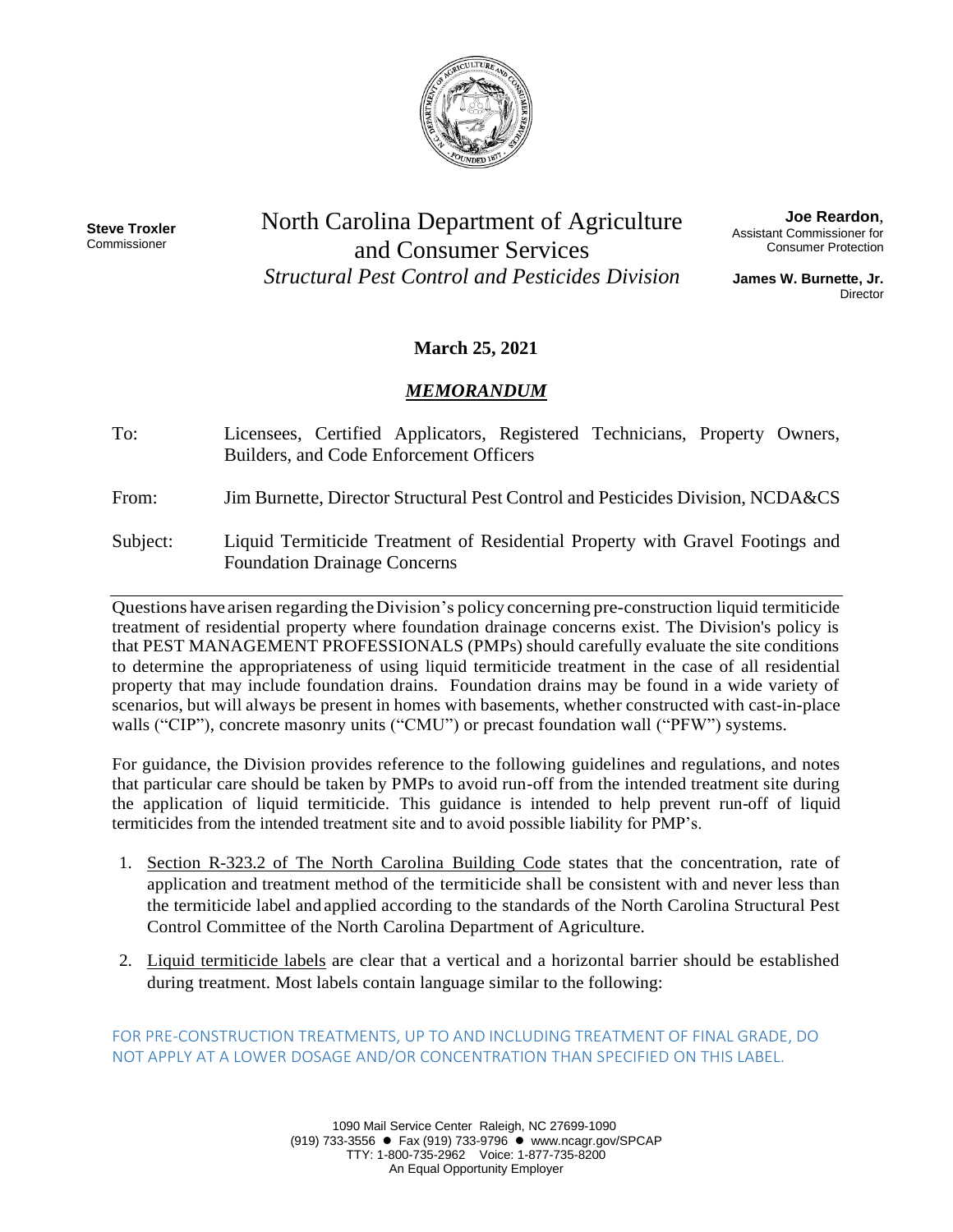*Establish a continuous vertical treatment zone around all foundation elements including but not limited to foundation walls, pillars, pilasters and chimney bases. In addition, establish a vertical treatment zone around pipes, utility penetrations, all similar penetrations in floor slabs.*

*Create a horizontal barrier wherever treated soil will be covered by a slab, such as footing trenches, slab floors, carports, and the soil beneath stairs and crawl spaces. Apply 1 gallon of dilution per 10 square feet, to provide thorough and continuous coverage of the area being treated. If the fill is washed gravel or other coarse material, it is important that a sufficient amount of dilution be used to reach the soil substrate beneath the coarse fill.*

3. The Structural Pest Control Committee Rules and Regulations state the following:

## **02 NCAC 34 .0505**

SUBTERRANEAN TERMITE PREVENTION/RES BLDGS UNDER CONST

(a) All treatments performed pursuant to this Rule shall be performed at the label-recommended rate and concentration only.

- (b) The following standards and requirements shall apply to the treatment of a building for subterranean termite control during construction if the building has a basement or crawl space:
	- (1) Establish a vertical barrier in the soil by trenching or trenching and rodding along inside of the main foundation wall; the entire perimeter of all multiple masonry chimney bases, pillars, pilasters, and piers; and both sides of partition or inner walls with a termiticide from the top of the grade to the top of the footing or to a minimum depth of 30 inches, whichever is less. Where footings are exposed, treatment shall be performed adjacent to the footing but not below the bottom of the footing. Trench shall be no less than six inches in depth or to the bottom of the footing, whichever is less. Where drain tile, French drains, or other foundation drainage systems present a hazard of contamination outside the treatment zone, treatment shall be performed in a manner that will not introduce termiticide into the drainage system.
	- (2) After a building or structure has been completed and the excavation filled and leveled, so that the final grade has been reached along the outside of the main foundation wall, establish a vertical barrier in the soil by trenching or trenching and rodding adjacent to the outside of the main foundation wall with a termiticide from the top of the grade to the top of the footing or to a minimum depth of 30 inches, whichever is less. Where footings are exposed, treatment shall be performed adjacent to the footing and not below the bottom of the footing. Trench shall be no less than six inches in depth or to the bottom of the footing, whichever is less. Where drain tile, French drains, or other foundation drainage systems present a hazard of contamination outside the treatment zone, treatment shall be performed in a manner that will not introduce termiticide into the drainage system.
	- (4) Establish a horizontal termiticide barrier in the soil under the entire